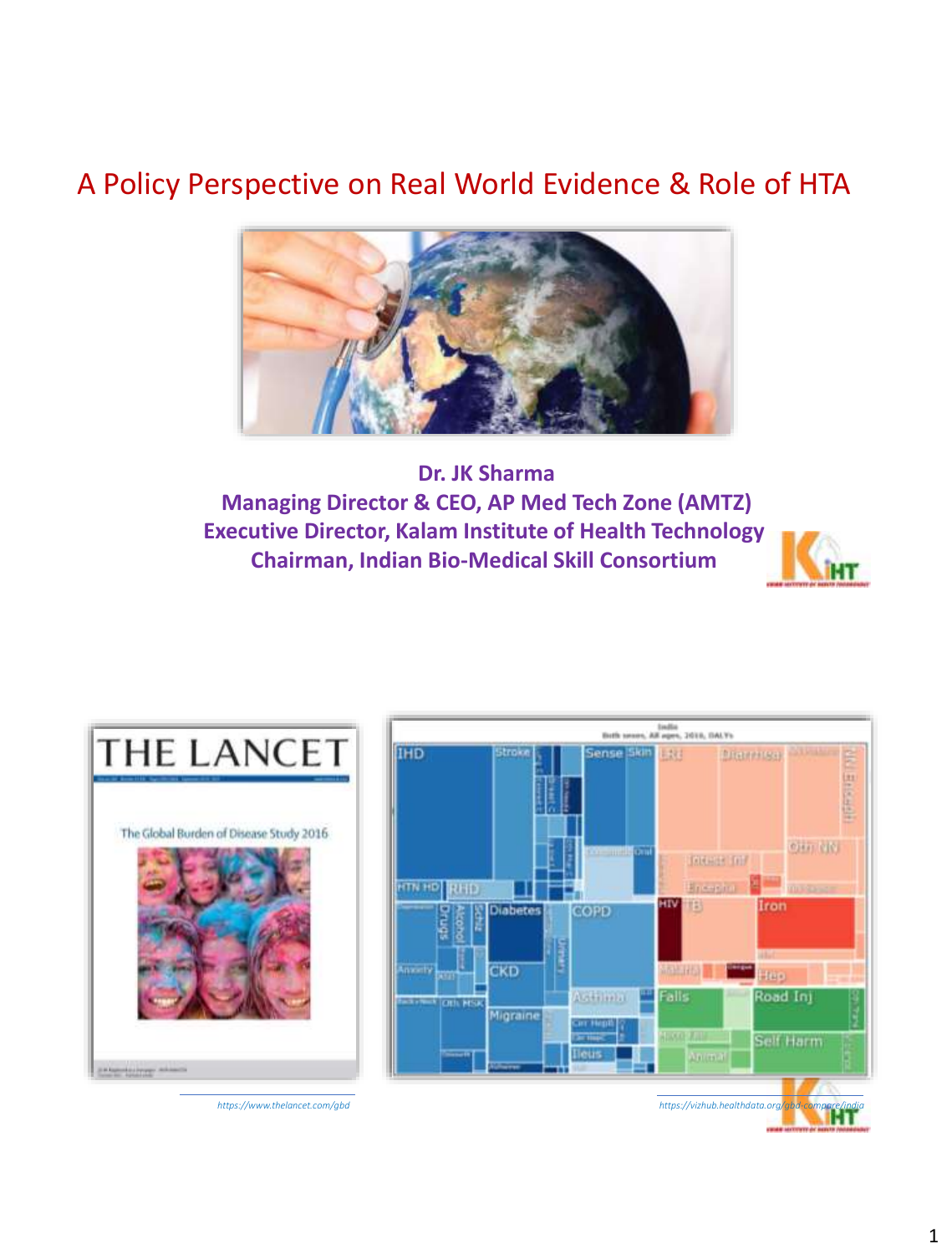## DISEASE BURDEN

Global, regional, and national age-sex specific mortality for 264 causes of death, 1980-2016: a systematic analysis for the Global Burden of Disease Study 2016

enery<br>point Monkering levels and trends in germature mertally is crucial to understanding how such<br>that comments of early death. The Calcial Burden of Olivane 2015 State<br>information assumest of connexpecific montally for 2 best a to deviate fines there trends

Global, regional, and national under-5 mortality, adult mortality, age-specific mortality, and life expectancy, 1970-2016: a systematic analysis for the Global Burden of Disease Study 2016

Secretary<br>Independent considerations of mortality patterns, particularly age-specific metallity, represent a crucial imput that<br>that paint is halo system to transport at an anomaly propositions. Universaling from affects t

### Measuring progress and projecting attainment on the basis of past trends of the health-related Sustainable Development Goals in 188 countries: an analysis from the Global Burden of Disease Study 2016

**GREENWALL CHARGES** 

Sammary<br> Wallenburg De UPV businessiek Heedspanne Gods (1950s) are generated he the pickel zucklose of "leaving as<br> one behind". Understanding teday's gains and gaps for the holds related 950s is executed for disclose suc

### Causes of death among children aged 5-14 years in the WHO European Region: a systematic analysis for the Global Burden of Disease Study 2016

п

Henri (Api, Claudel San, Lynthalisch Pier, Swilstens, Herbe Willer, Frei Stewanse Preud, Juspit / Ansal, Suit<br>Rely Cary, San Depains, Juster Cold, Administration Report Officers, Grand Officers, Antioclips Christopher J. M

Sectionary<br>Endspanned The montailty booken in children aged 5-14 years in the WHO Energeten Region has not be<br>comprehensively studied. We messed the distribution and tensils of the mata causes of death among children ap<br>5sue children and

# Local Evidence Generation Through Global Parameters

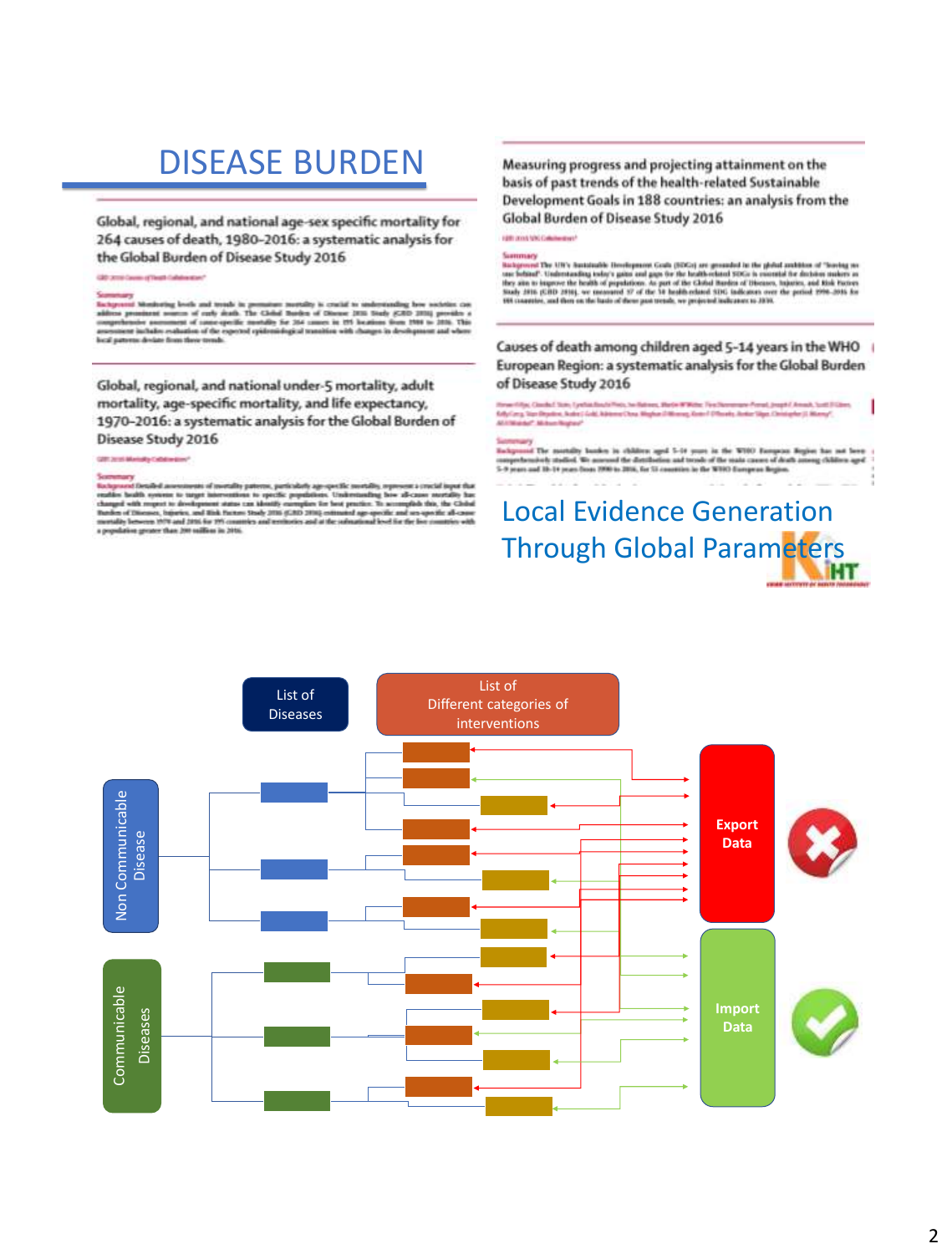

## Market Intelligence and Trade

## STAKEHOLDERS CONSULTATION



Multi Criteria Decision Analysis (MCDA)

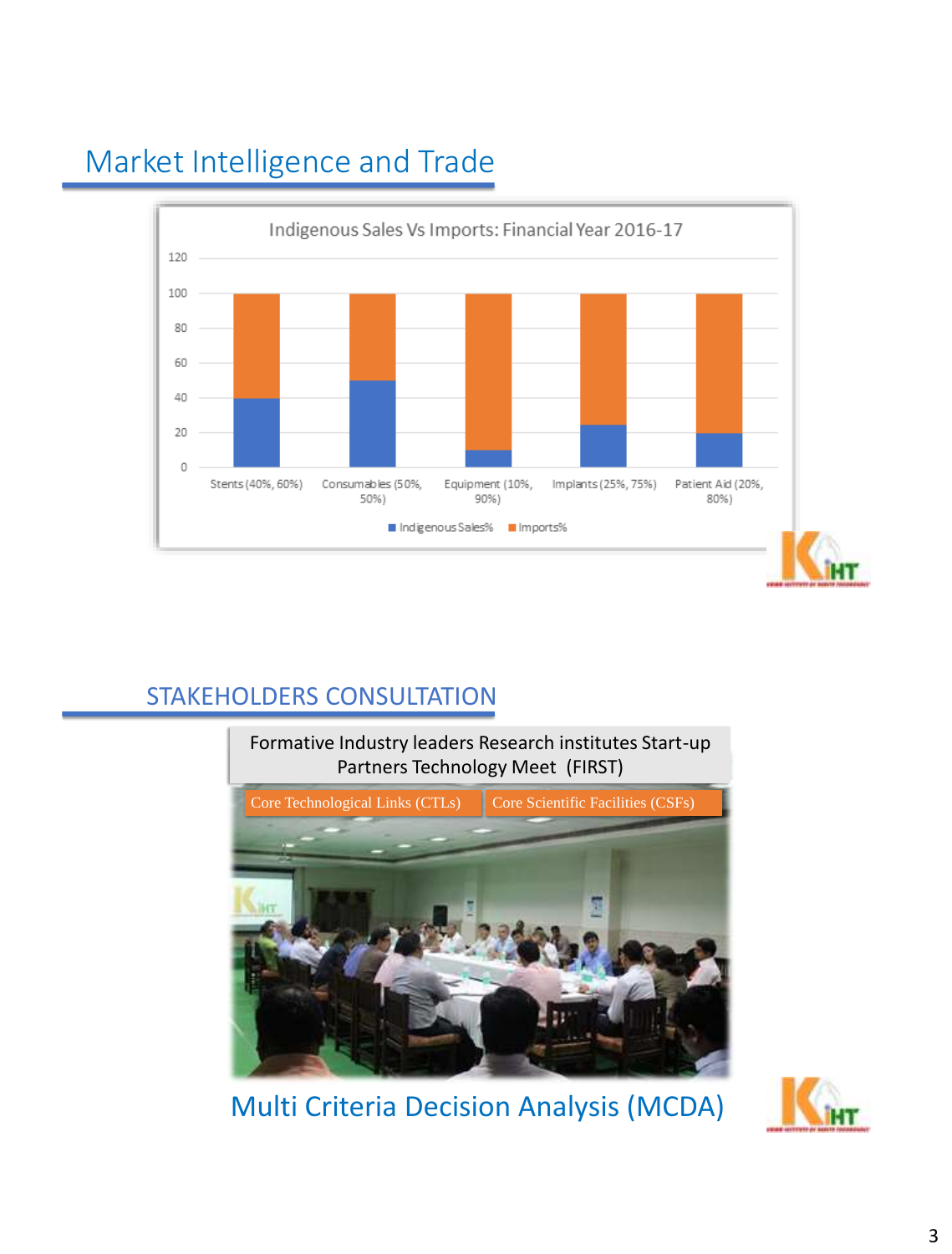## Government Policy In Research Grant Allotment



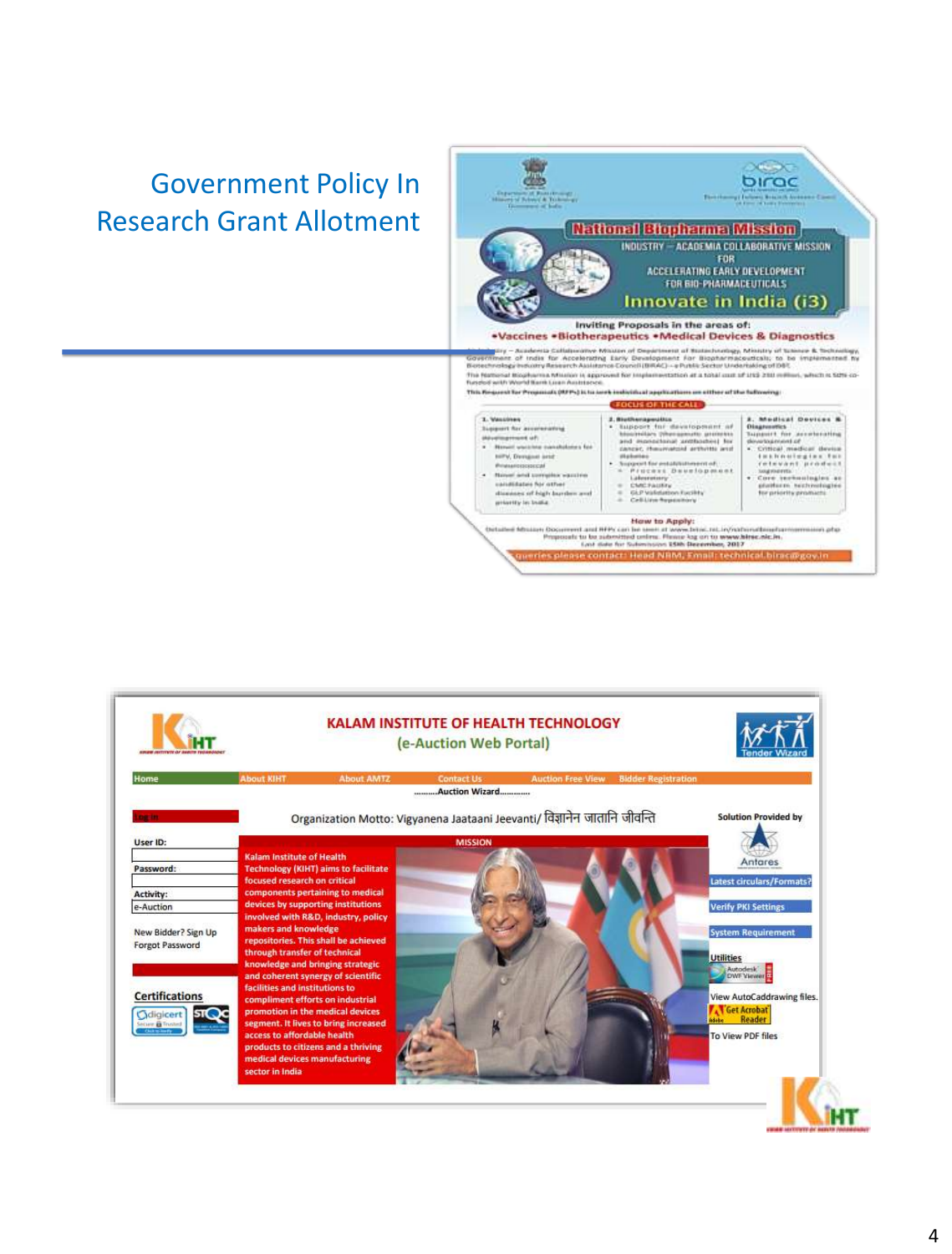

## TESTING AND CERTIFICATION



## E-AUCTION PROCESS FLOW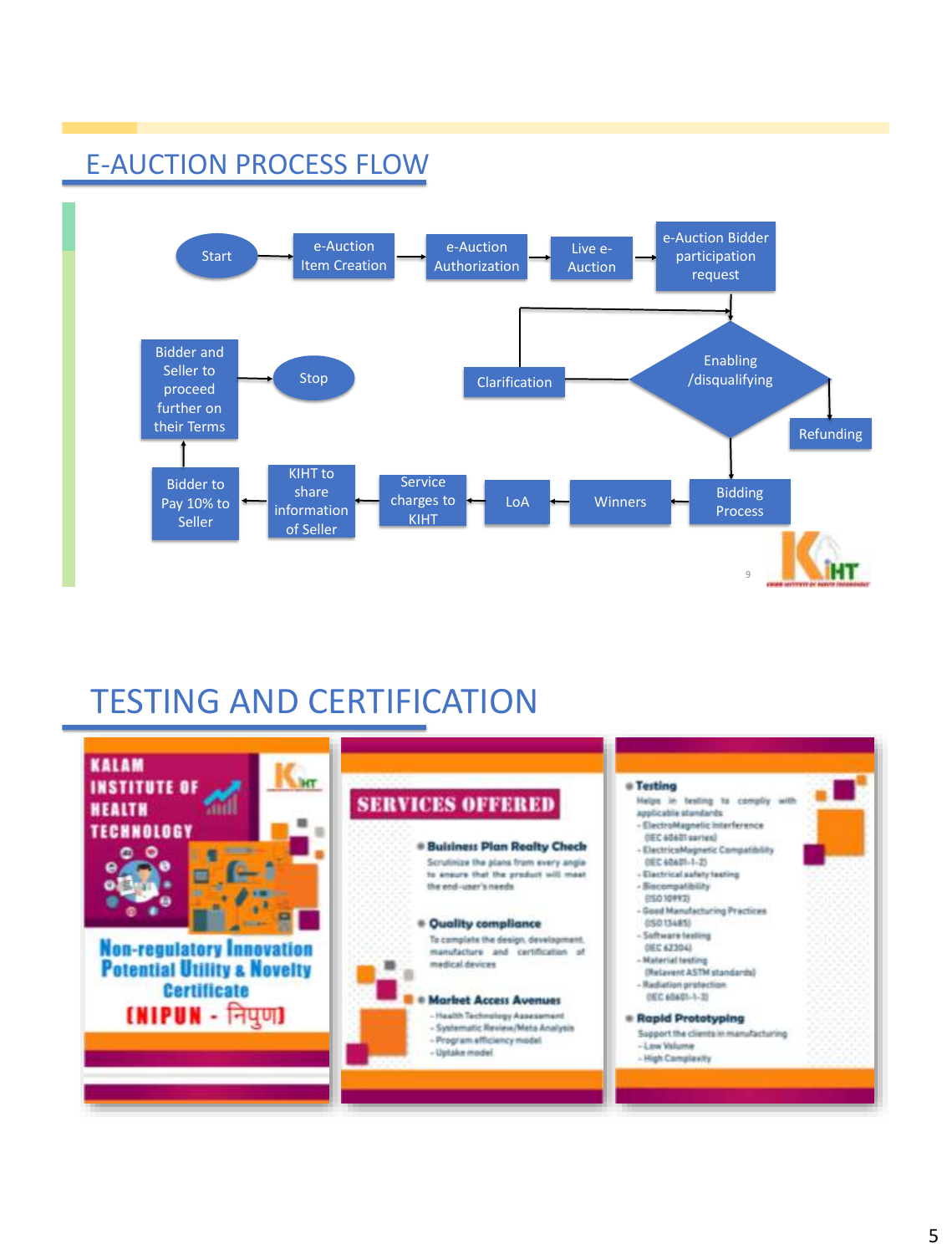## NIPUN



Criteria's adopted to undertake Medical Devices in India through Health Technology Assessment

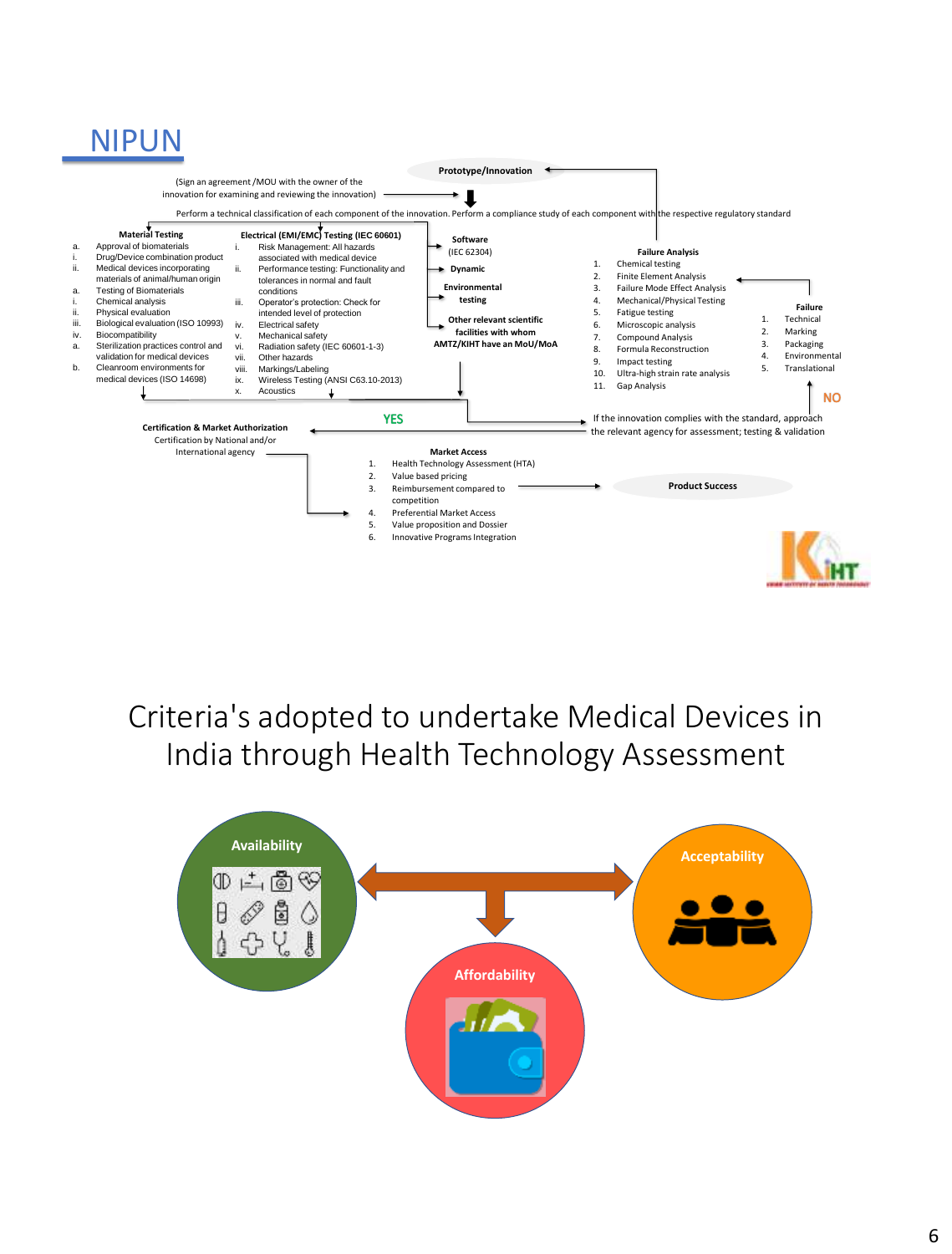# Components of HTA



## Research and Development and Manufacturing Support

| ×              |                    |           | 26 <b>de 32 de gotiv</b> i<br>falsen. |     | SHEE.<br>$\ast$<br><b>CRAIN</b><br><b>SHEE</b><br>-<br>. .<br>×<br>b.<br>٠<br>$\leftarrow$<br>Select<br>$\overline{\phantom{a}}$<br>圖<br>m.<br>$\tilde{\phantom{a}}$<br> |
|----------------|--------------------|-----------|---------------------------------------|-----|--------------------------------------------------------------------------------------------------------------------------------------------------------------------------|
|                | $\tau_{\rm VPE}$   |           | TYPE-2 TYPE-3                         |     | -<br>٠<br>                                                                                                                                                               |
| PHASE-T        | $70-$              | $10 -$    | 35                                    | 40  | 12512<br><b>IN</b>                                                                                                                                                       |
| PHASEN2        | esi<br>19          | $-$<br>10 | 35                                    | 40  | ١s                                                                                                                                                                       |
| <b>PHARE-3</b> | 76                 | TD        | 35                                    | 451 |                                                                                                                                                                          |
| <b>PHASE-4</b> | 15                 | 10        | 35                                    | XO  |                                                                                                                                                                          |
| PHASE-6        | 78                 | 10        | 75                                    | 40  | G,                                                                                                                                                                       |
| PHAILS-6       | 19                 | $-10-$    | 35                                    | 40  | Ref@shifth anduer                                                                                                                                                        |
|                | 90                 | $-101$    | $^{16}$                               |     |                                                                                                                                                                          |
|                | TOTAL NO. OF PLOTS |           |                                       | 240 |                                                                                                                                                                          |